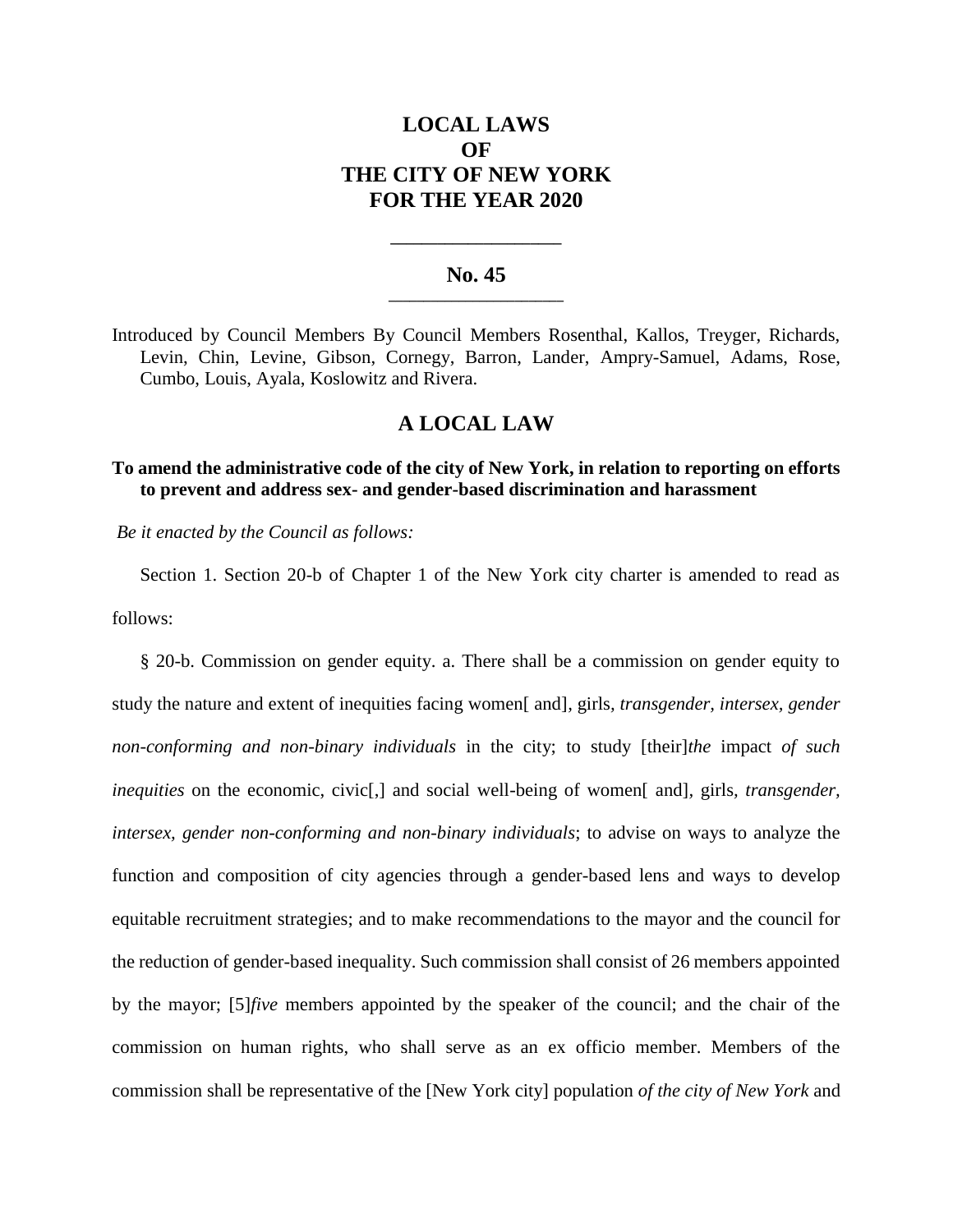shall have experience in advocating for issues important to women[ and]*,* girls*, transgender, intersex, gender non-conforming and non-binary individuals*. The mayor shall designate one member to serve as chair of the commission, and may also designate a member to serve as co-chair. Members shall serve at the pleasure of the appointing authority. In the event of the death or resignation of any member, [his or her]*a* successor shall be appointed by the official who appointed such member. The mayor shall appoint an executive director for the commission.

b. The commission shall have the power and duty to:

1. [hold] *Hold* at least one meeting every four months, including at least one annual meeting open to the public;

2. [keep] *Keep* a record of its activities;

3. [determine] *Determine* its own rules of procedure; and

4. [perform] *Perform* such advisory duties and functions as may be necessary to achieve its purposes as described in subdivision a of this section.

c. The commission may request information from any city agency or office it deems necessary to enable the commission to properly carry out its functions. The commission may also request from any private organization providing services to women[ and]*,* girls*, transgender, intersex, gender non-conforming and non-binary individuals* in the city pursuant to a contract with a city agency or office, information necessary to enable the commission to properly carry out its functions.

d. No later than December 1, 2017 and annually by [December] *April* 1 thereafter, the commission shall submit to the mayor and the speaker of the council *and post online* a report concerning its activities during the previous [twelve]*12* months, the goals for the following year[,]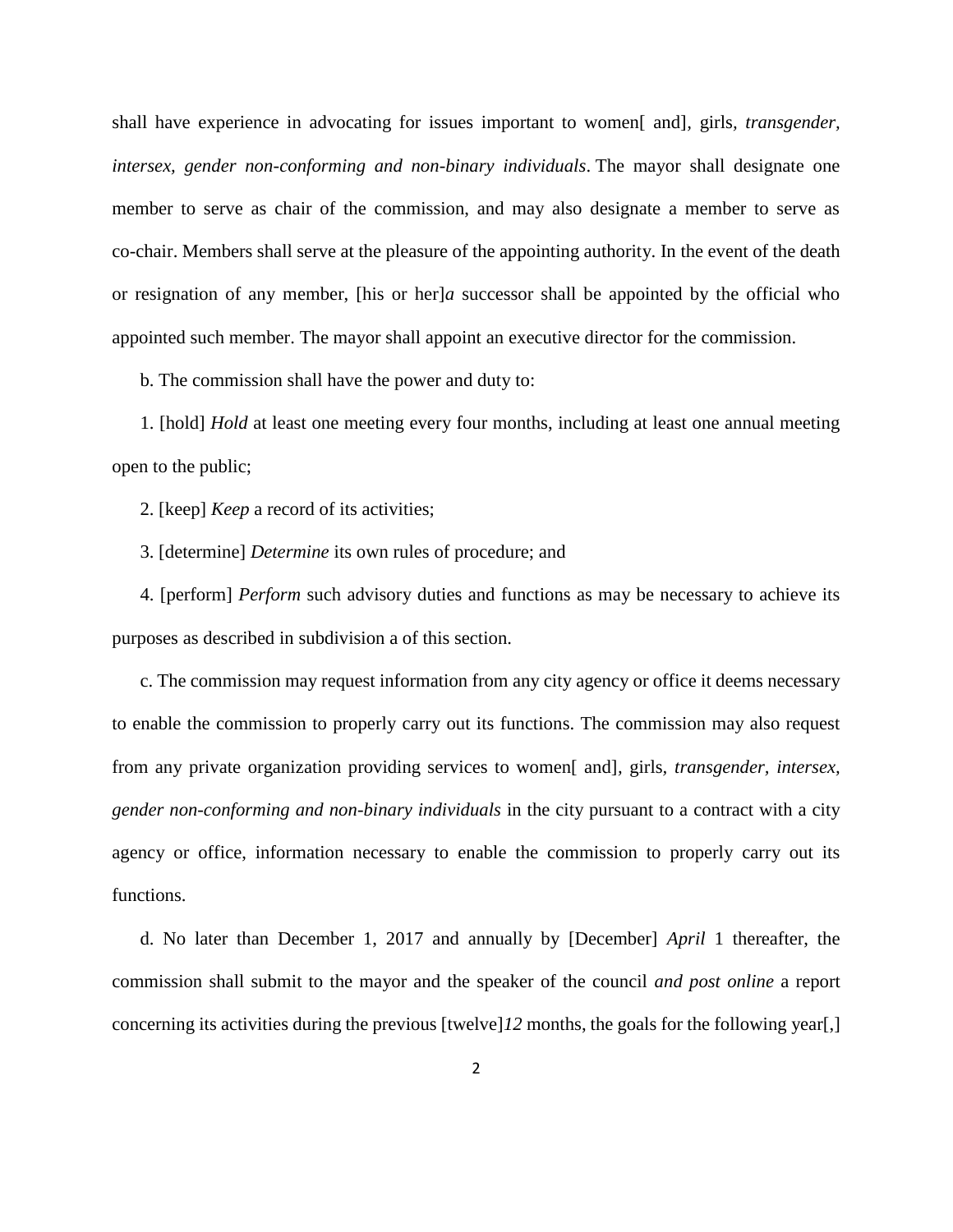and recommendations pursuant to subdivision a of this section. *No later than April 1, 2021, and annually thereafter, such report shall also include any recommendations the commission shall have for agencies, including, but not limited to, the department of education, for preventing and improving responses to sex- and gender-based discrimination and harassment, including, but not limited to, discrimination and harassment prohibited by section 1681 of title 20 of the United States code, or title ix of the education amendments of 1972. No later than April 1, 2021, and annually thereafter, the commission shall also post online links to data publicly reported by agencies, including, but not limited to, the department of education, relating to sex- and gender-based discrimination and harassment.* 

§ 2. Chapter 18 of title 21-A of the administrative code of the city of New York is amended by adding a new section 21-981.2 to read as follows:

*§ 21-981.2 Reporting on efforts to prevent and address sex- and gender-based discrimination and harassment. a. Definitions. For the purposes of this section, the term "school" means a school of the city school district of the city of New York serving students in elementary, middle or high school, or any combination thereof.*

*b. No later than November 30, 2020, and annually by November 30 thereafter, the department shall submit to the mayor, the speaker of the council, the commission on gender equity and post online a report for the preceding school year regarding efforts to prevent or address sex- and gender-based discrimination and harassment, including discrimination and harassment prohibited by section 1681 of title 20 of the United States code, or title ix of the education amendments of 1972. Such report shall include, but need not be limited to, the following information:*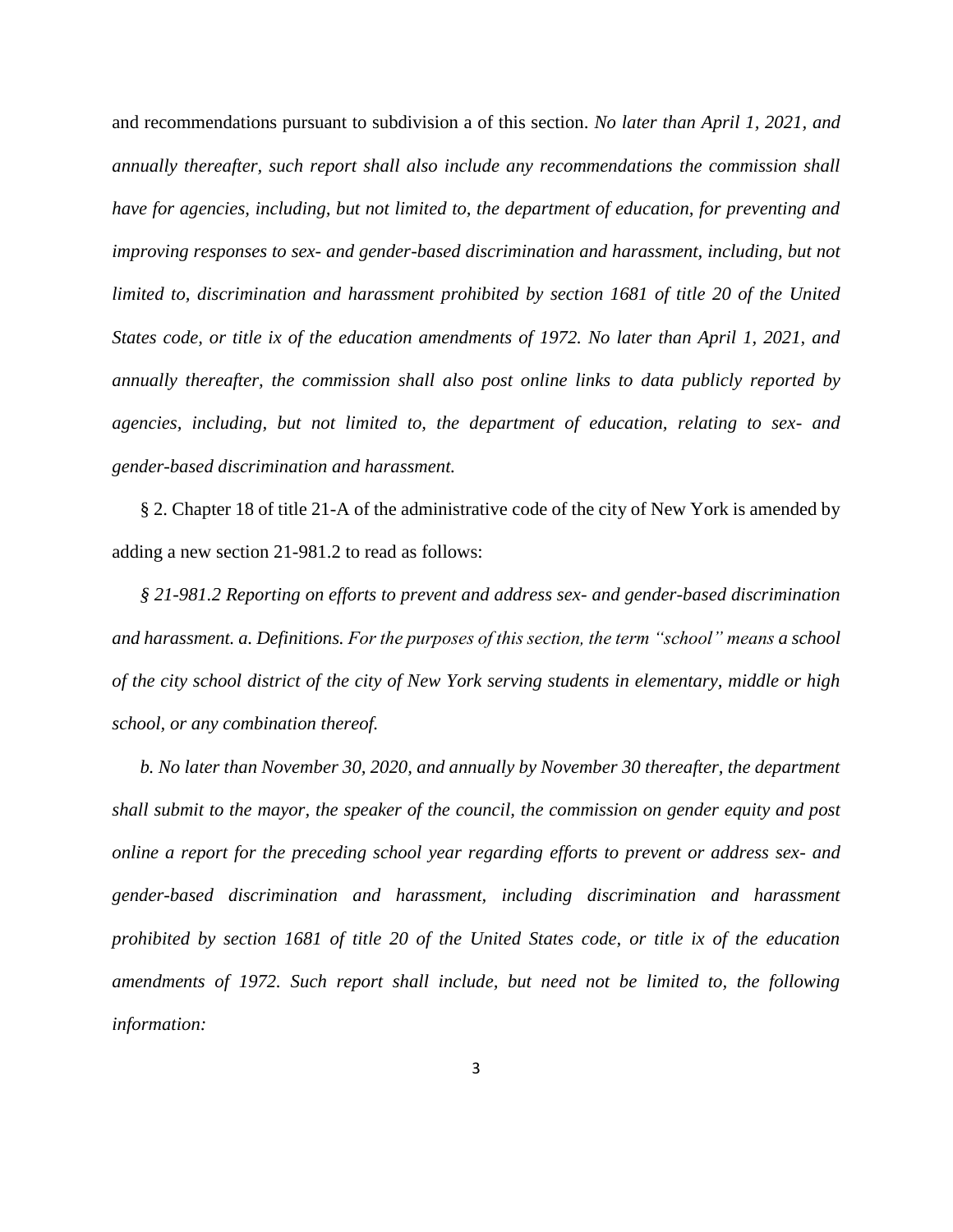*1. A description of resources and support provided by the department to schools related to preventing and addressing sex- and gender-based discrimination and harassment, including relevant training;* 

*2. A description of the department's policies and procedures for preventing and addressing sex- and gender-based discrimination and harassment and for investigating allegations of sexand gender-based discrimination and harassment; and*

*3. A description of the department's organizational structure, including but not limited to, job titles and contact information, for central and borough employees whose work is related to preventing and addressing sex- and gender-based discrimination and harassment, in total and disaggregated by borough.*

*c. No information that is required to be reported pursuant to this section shall be reported in a manner that would violate any applicable provision of federal, state or local law relating to the privacy of personal information or that would interfere with law enforcement investigations or otherwise conflict with the interests of law enforcement.* 

§ 3. This local law takes effect immediately.

#### THE CITY OF NEW YORK, OFFICE OF THE CITY CLERK, s.s.:

I hereby certify that the foregoing is a true copy of a local law of The City of New York, passed by the Council on February 27, 2020 and returned unsigned by the Mayor on April 16, 2020.

MICHAEL M. McSWEENEY, City Clerk, Clerk of the Council.